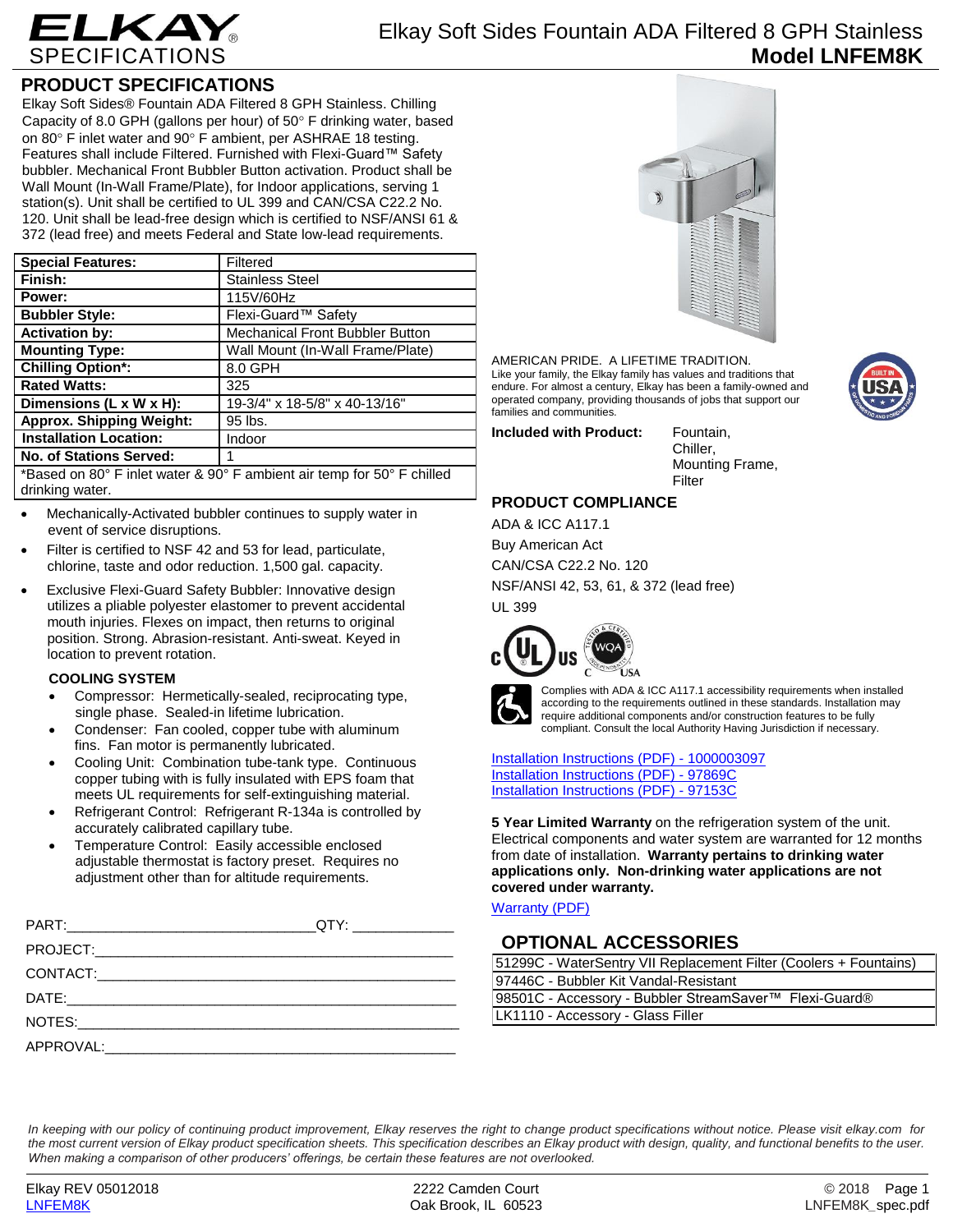

## Elkay Soft Sides Fountain ADA Filtered 8 GPH Stainless **Model LNFEM8K**



*In keeping with our policy of continuing product improvement, Elkay reserves the right to change product specifications without notice. Please visit elkay.com for the most current version of Elkay product specification sheets. This specification describes an Elkay product with design, quality, and functional benefits to the user. When making a comparison of other producers' offerings, be certain these features are not overlooked.*